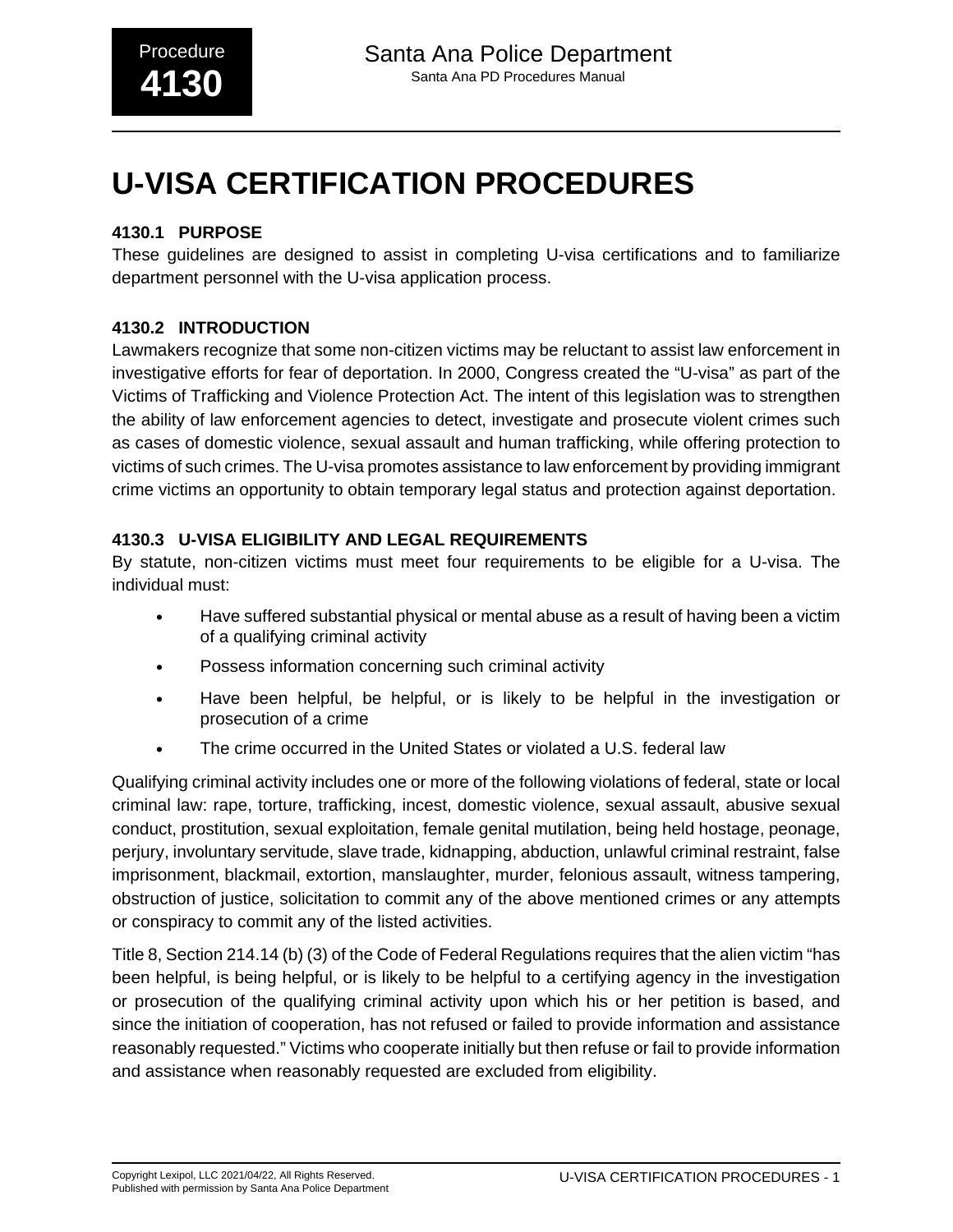Santa Ana PD Procedures Manual

# U-VISA CERTIFICATION PROCEDURES

## **4130.4 LAW ENFORCEMENT'S ROLE IN U-VISA CERTIFICATION**

The U-visa application process requires a non-citizen crime victim to obtain certification by an approved certifying agency verifying the applicant is the victim of qualifying criminal activity and is being helpful or is likely to be helpful to the investigation or prosecution of that criminal activity.

A certifying agency refers to a federal, state or local law enforcement agency, a prosecutor, or a judge. The U-visa regulations allow the head of a qualified certifying agency to grant any supervisory person(s) the authority to sign U-visa certifications.

Prosecution of the criminal activity is not required for a crime victim to be eligible for a U-visa. Congress intended to allow an individual to petition for a U-visa at virtually any stage of the investigation or prosecution. Law enforcement agencies and other government officials are under no obligation to complete U-visa certifications. Law enforcement may issue the certification based on its investigation of the crime or may refer the victim to the prosecutor for certification if he or she is better able to speak to the victim's continuing assistance.

### **4130.5 PROCEDURES**

The Chief of Police or designee is the only personnel permitted to sign and certify a U-visa certification (Form I-918 Supplement B, U Nonimmigrant Status Certification). The Criminal Investigations Division Sergeant and the Criminal Investigations Division will be responsible for the handling of U-Visa certifications.

All citizen inquiries for U-visa certification will be directed to the Records Section in the front lobby where the requestors can obtain copies of police reports listing them as crime victims. The requestor will be required to submit a Form I-918 Supplemental B document and his/her contact information (name, address, phone number) and a copy of the police report listing him/her as a "victim." The Records Section will then forward all information to the Criminal Investigations Division Sergeant for his/her review and disposition.

The following will be the criteria and policy for certifying U-visa documents.

- 1. All U-visa requests in which the victim's case involved an arrest or where the case was submitted to the Orange County District Attorney's Office for filing purposes may be referred to the District Attorney's office for disposition certification. The Criminal Investigations Division Sergeant will contact the victim and direct him/her to the Orange County District Attorney's Office where the head of court will review the request. The District Attorney's Office is often the more appropriate agency to review certification requests for these types of cases because it can better assess the victim's cooperativeness through the entire prosecution phase and certify that the victim, "since the initiation of cooperation has not refused or failed to provide information and assistance reasonably requested."
- 2. All other requests will be reviewed by the Criminal Investigations Division Sergeant. The Criminal Investigations Division Sergeant will review each case independently and objectively determine if the victim met the eligibility requirements outlined in "U-Visa Eligibility and Legal Requirements."